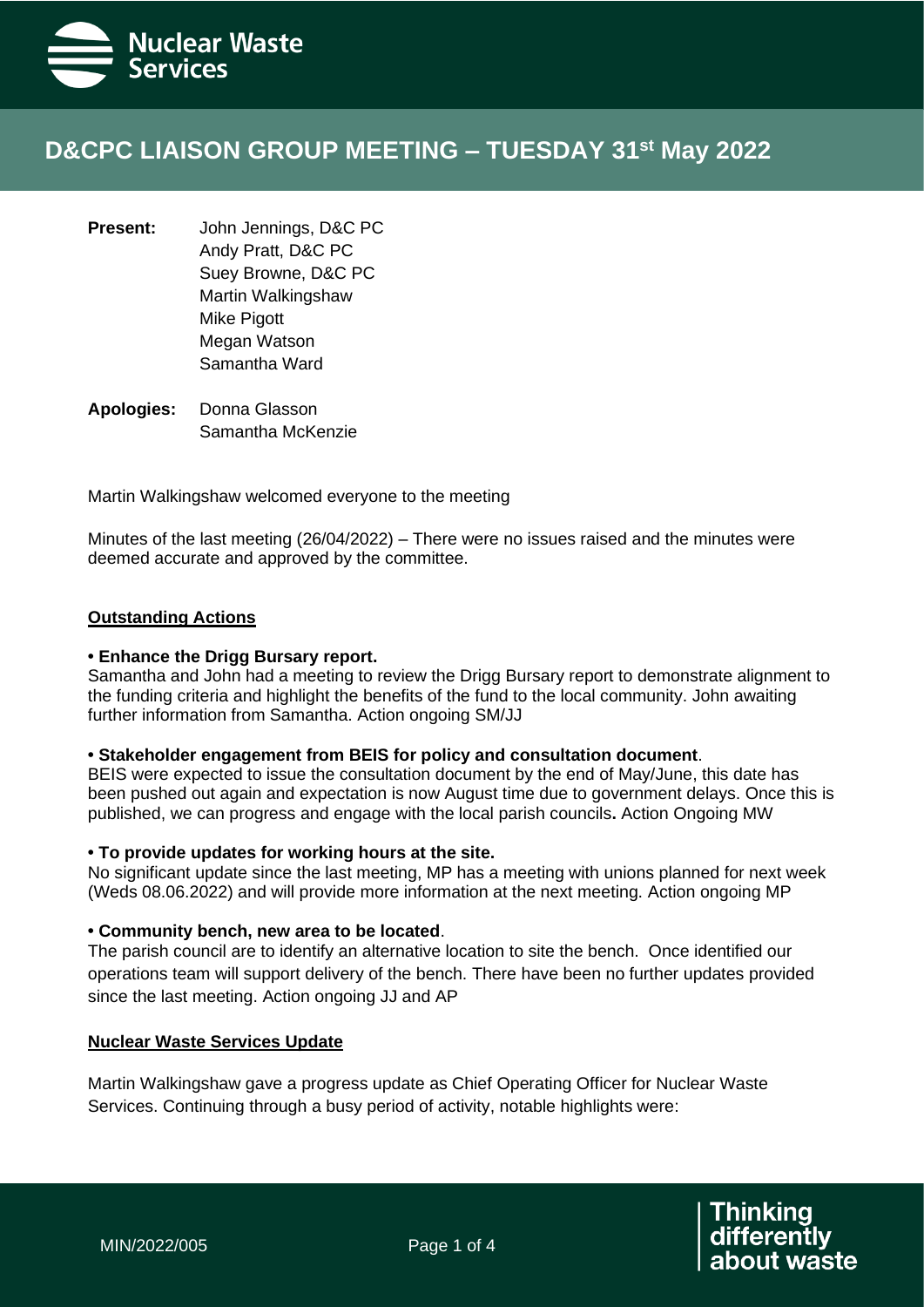- Attendance and giving support to Mid Copeland GDF drop- in at Drigg Village Hall. A noticeably bigger turnout, with Nuclear Waste Services personnel increasing as well as those from LLWR repository to attend any future events.
- LLWR Site International academics heritage and culture visit on the  $19<sup>th</sup>$  May.
- ONR Senior Managers Nuclear Security Briefing from 24<sup>th</sup> -26<sup>th</sup> May provided great insight and awareness to the team with great learning value.
- Our newsletter is due to come out with a feature on the use of land concerning the SSSI This should help to clear up some of the rumours around its intended use and focus on environmental monitoring programme purpose.
- Blended working progressing, with new pilot areas at Pelham House and on-site office accommodation for more agile working.
- An incident on site by a visitor while attending a visit has been noted, this resulted in a broken arm and although there were no obvious causes, the ground surface has been deemed as slightly uneven. All policies were followed however this causes us to refocus on the basics and look at relaying some paving stones.
- On a more sombre note, a CCF applicant has received some online abuse. The victim is being supported and the case is being looked into, but it is not something Nuclear Waste Services will tolerate.

# **Site Operations update from Mike Pigott**

**LLW Operations**

- ISO Containers
	- 29 containers are groutable, with the campaign planned for October 2022.
	- 34 currently on hold of which 12 are releasable in the short term.
	- 2022/2023 remains at around 85 as a provisional forecast.

TRS

- Concrete barriers have been successfully placed north of V8 in the week commencing 25th April.
- The second of 11 rail consignments went on Fri 27 May, with a total of 200 drums out of 1068 received to date.
- TRS drum operations are still planned to start Summer 2022, with mobilisation on  $13<sup>th</sup>$ June, scaffolding at the end of June and the third rail consignment planned for mid-August.

PCM Drum Re-Characterisation

- There has been continued progress on this and is now an NDA Employee Award Winning Project for Value for Money.
- At the close of play 31<sup>st</sup> May, there were 1401 of 1808 assayed.

**Maintenance**

• Normal plant backlog of 2, down from 4. Fast Work Orders at 37, reduction on previous week at 46. These remain at acceptable levels and no concerns with a focus on planned dates.

# **Infrastructure**

• Drainage work will resume as we progress into Spring, corrective actions at south/west of site prior to Winter appear to have been successful.

# **Repository Asset Care, Enhancement, and Remediation**

• RACER remobilisation continues to show enhanced integration across site and the supply chain. DGF Care and enhancement continue with both north and south Envirodoors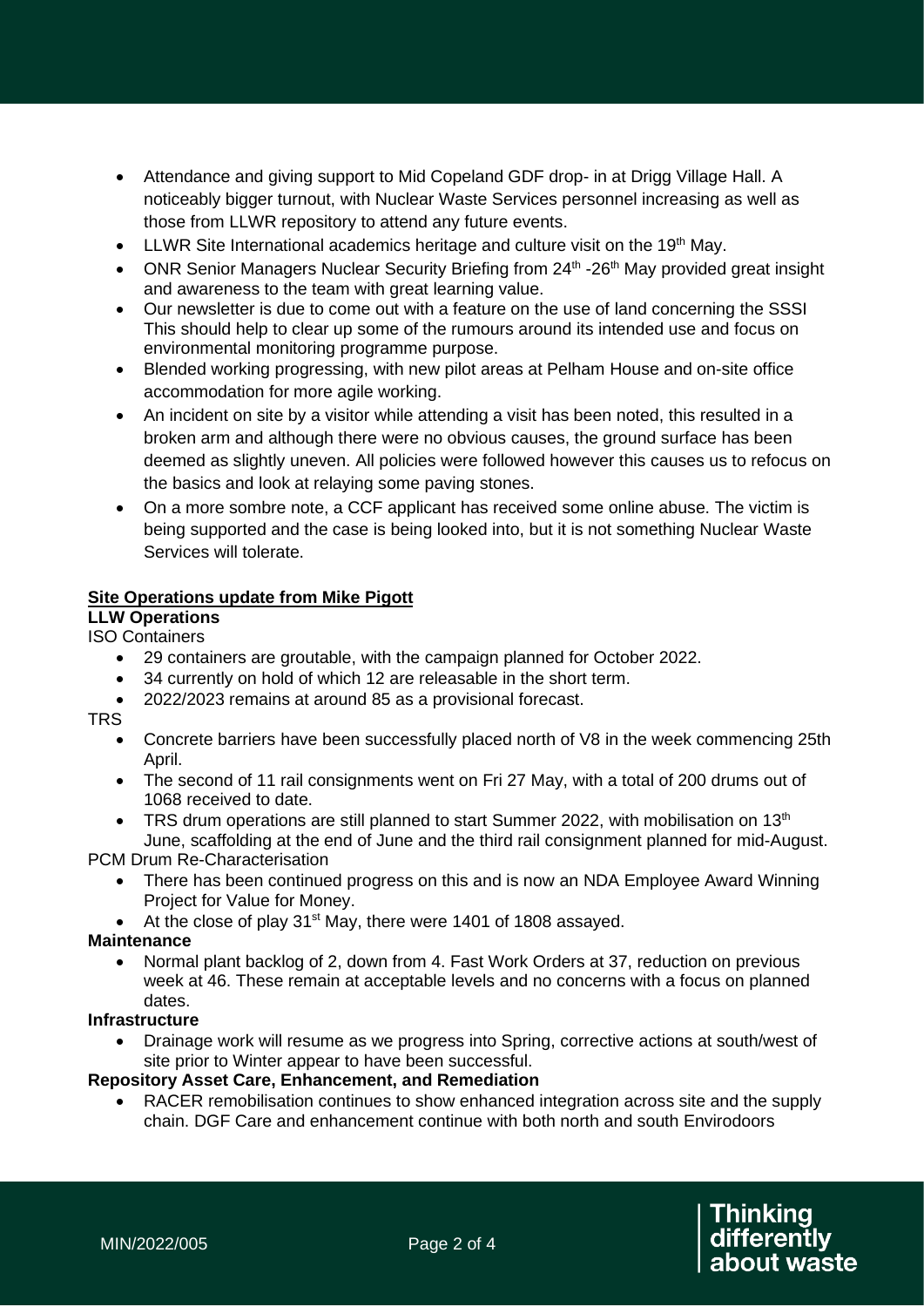removed and reduced. Replacements were delivered to site on the 18th May. Replacement commences in July and the grouting campaign planned for October.

• PCM Magazine demolition planning and procurement is also well underway.

## **RDP**

• Minor civils work due to complete the 17<sup>th</sup> of August and the Haul road, with its recent addition of tarmac, is looking good.

## **Priorities going forward**

- Mike Pigott will have delegated authority from Martin while on Annual leave over the next two weeks. This will include covering the Drigg and Carleton Annual Gala judging. Action JJ to send over details.
- Regulatory Annual Review of Safety on the  $8<sup>th</sup>$  June.
- PCM demo BAT study on the 9th June
- TRS Operations continue
- Envirodoors and DGF Mobilisation to continue.
- Continued focus on safety security environmental compliance and good stewardship.

# **HGV summary report**

MW summarised:

- There were 138 deliveries to site by road in May.
- 1 Curfew breach. When asked, the driver explained this was due to heavy traffic and due to the nature of the load, they were unable to turn away in this instance (Tarmac delivery for RDP).
- Looking forward, there will be an increase in road deliveries due to the import of tarmac for the haul road (45 expected w/c  $30<sup>th</sup>$  May and 30 expected w/c  $6<sup>th</sup>$  June. This is due to be completed on the 10<sup>th</sup> June.
- 1 abnormal load collection from site scheduled on  $7<sup>th</sup>$  June (collection of excavator for RDP). Postal letters have been sent, and physical letter drop will take place to the affected residents on  $6<sup>th</sup>$  June.

# **HR Vacancy Report**

The update provided by the HR department has 8 current vacancies at Nuclear Waste Services, all of which are permanent staff positions.

### **Site emergency exercise – 9 th June 2022**

Fire and rescue will be in attendance as well as police representation. The expectation is for this to start as normal at around 9.30am and continue through to lunch time.

# **Buoy falling head text booked for 21st June 2022**

For information only, and to expect some activity around Manhole 11.